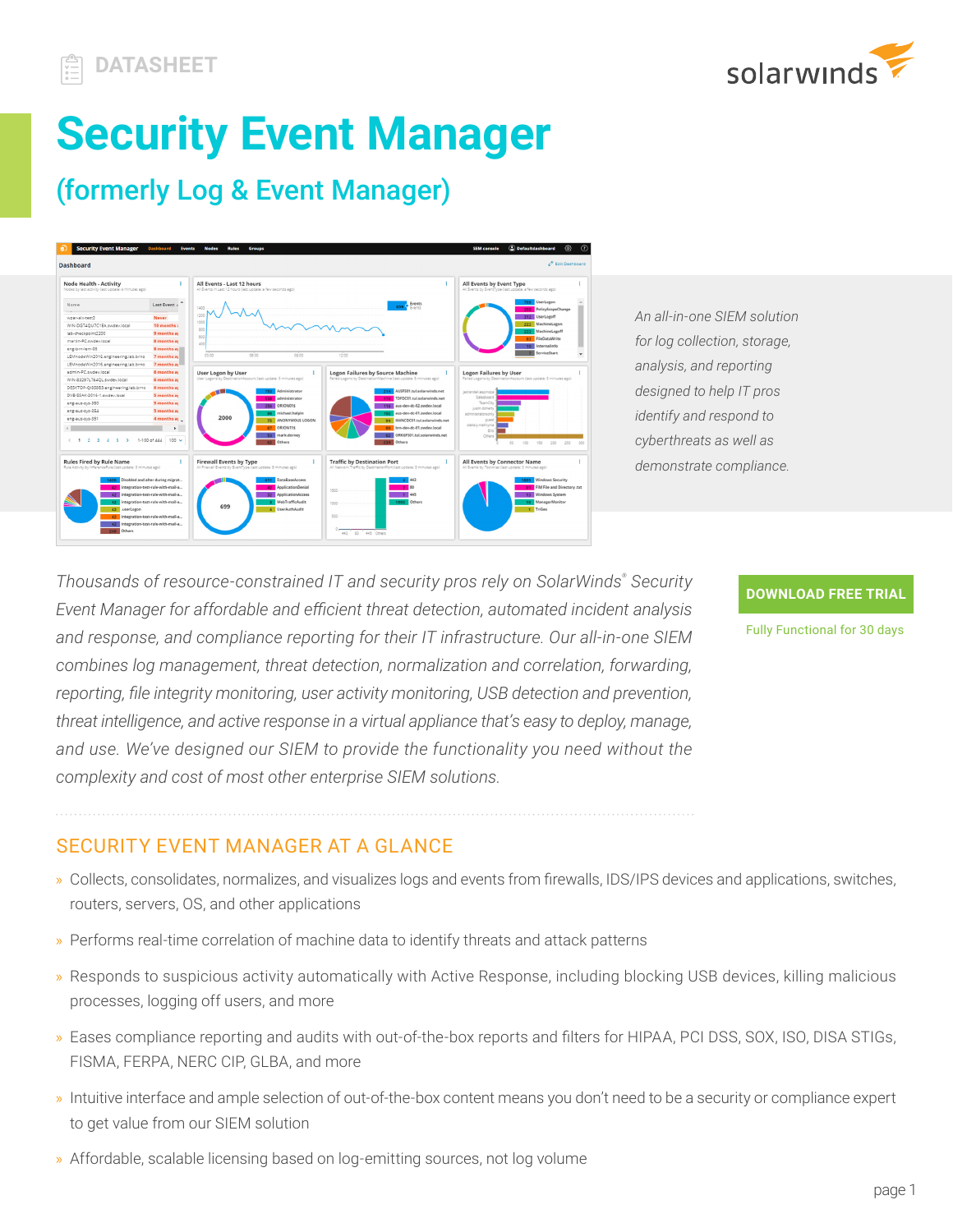

#### Easy Collection and Normalization of Network Device and Machine Logs

Security Event Manager comes with hundreds of out-of-the-box connectors to simplify the process of collecting, standardizing, and cataloging log and event data generated across your network. Our industry leading log compression rate allows more data to be store with less resources required.

#### Customizable Visualizations and Dashboard

Quickly identify important or suspicious patterns in machine data with a wide variety of customizable visualizations and a flexible dashboard. Drill into interesting patterns with a click of a button and see the full list of related logs and their details.

#### Powerful and Simple Searching for Forensic Analysis and Troubleshooting

Security Event Manager is designed to allow users to quickly find important log data using simple keyword search in both real-time event data as well as historical data at predefined or custom time periods. Out-of-the-box and user-defined filters also provides fast data refinement.

#### Real-Time, In-Memory Event Correlation

By processing and normalizing log data before it's written to the database, Security Event Manager can deliver true real-time log and event correlation. Predefine and custom correlation rules allow Security Event Manager to automatically alert on possible security breaches and other critical issues.

#### Out-of-the-Box Security and Compliance Reporting Templates

Security Event Manager makes it easy to generate and schedule compliance reports quickly using over 300 report templates and a console allowing for customizable reports to meet your organization's specific needs.

#### Threat Intelligence Feed and Groups

Correlation rules are enhanced with a fully-integrated, regularly updating threat intelligence feed that automatically identifies and tags malicious activity from known bad IPs. Easily build groups containing values relevant to your environment, such as user and computer names, sensitive file locations, and approved USB devices. These groups can be auto-populated via correlation rules and simplify searching and reporting.

#### Built-in Active Response

Security Event Manager can do much more than trigger email alerts. SEM is designed to immediately respond to security, operational, and policy-driven events using predefined responses, such as quarantining infected machines, blocking IP addresses, killing processes, and adjusting Active Directory® settings.

## Enhanced, Real-Time File Integrity Monitoring

Embedded File Integrity Monitoring (FIM) is designed to deliver broader compliance support and deeper security intelligence for insider threats, zero-day malware, and other advanced attacks. Leverage enhanced filter capabilities for finer tuning and significantly reduce the noise associated with lower priority file changes, increasing productivity and efficiency.

#### **[DOWNLOAD FREE TRIAL](https://www.solarwinds.com/security-event-manager/registration)**

Fully Functional for 30 days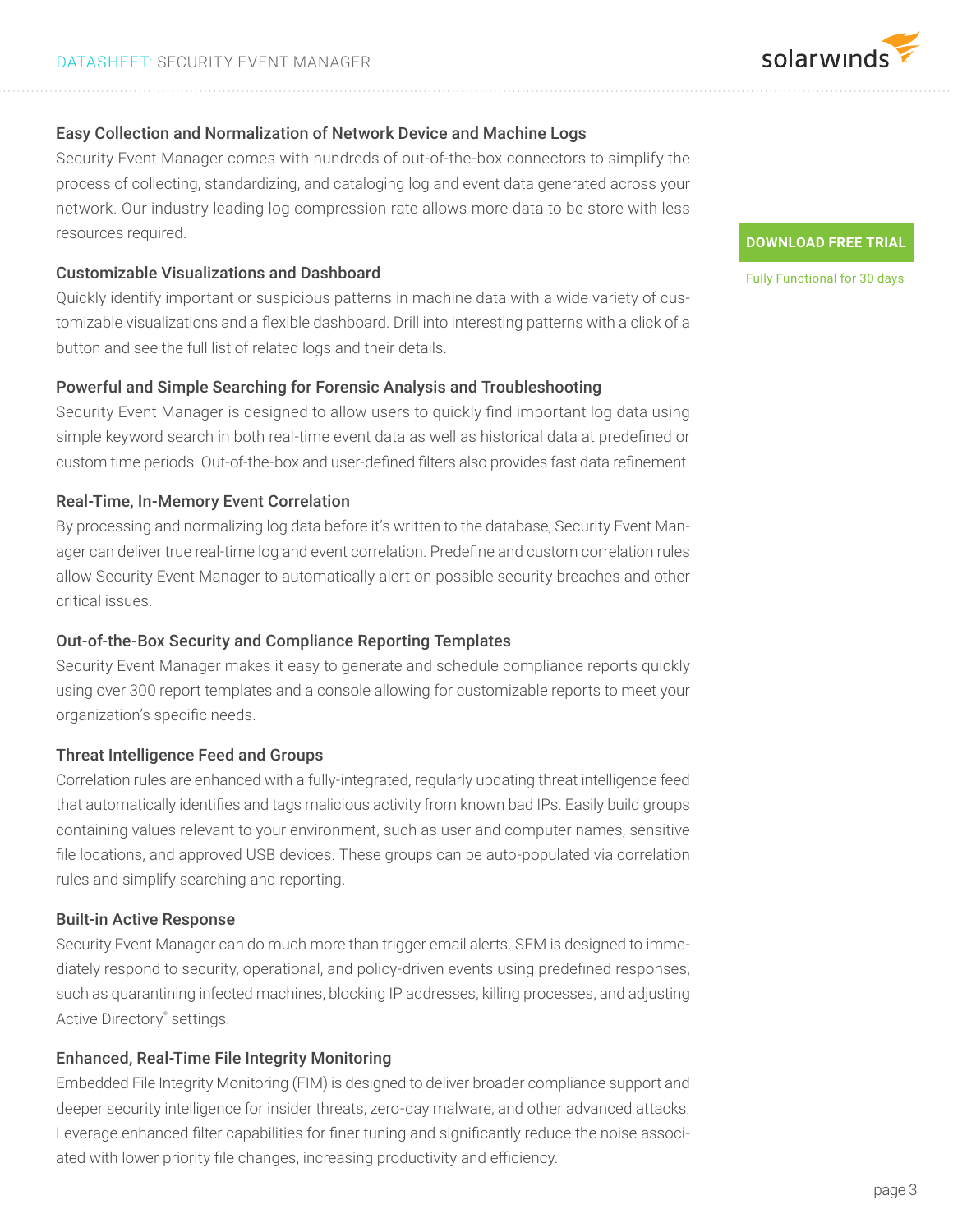

#### USB Detection and Prevention

Security Event Manager can help prevent endpoint data loss and protect sensitive data with real-time notifications when USB devices connect, the ability to automatically block their usage, and built-in reporting to audit USB usage.

#### Log Forwarding and Exporting

Security Event Manager forwards raw log data with syslog protocols (RFC3164 and RFC 5244) to other applications for further use. Additionally, users can export logs to a CSV file so the data can be shared with other teams and external vendors, uploaded to other tools, or attached to helpdesk tickets.

# **[DOWNLOAD FREE TRIAL](https://www.solarwinds.com/security-event-manager/registration)**

Fully Functional for 30 days

### SECURITY EVENT MANAGER VM REQUIREMENTS

To see all systems requirements and to determine deployment size, see SEM system requirements in the **SEM Install or Upgrade Guide**.

| <b>HARDWARE</b>                                 | <b>SMALL</b>                                                                                                               | <b>MEDIUM</b>                                            | <b>LARGE</b>                                        |
|-------------------------------------------------|----------------------------------------------------------------------------------------------------------------------------|----------------------------------------------------------|-----------------------------------------------------|
| <b>CPU</b>                                      | $2 - 4$ core processors<br>at 2.0 GHz                                                                                      | $2 - 4$ core processors<br>at $2.0$ GHz                  | $2 - 4$ core processors<br>at 2.0 GHz               |
| Memory                                          | 8 GB                                                                                                                       | 16 GB - 48 GB RAM                                        | 48 GB - 256 GB RAM                                  |
| <b>Hard Drive</b>                               | 250GB, 15K hard drives<br>(RAID 1/ mirrored settings)                                                                      | 500GB, 15K hard<br>drives (RAID 1/<br>mirrored settings) | 1TB, 15K hard drives (RAID 1/<br>mirrored settings) |
| Input/output<br>operations per<br>second (IOPS) | $40 - 200$ IOPS                                                                                                            | $200 - 400$ IOPS                                         | 400 or moreIOPS                                     |
| <b>NIC</b>                                      | 1GBENIC                                                                                                                    | 1GBENIC                                                  | 1GBENIC                                             |
| <b>SOFTWARE</b>                                 | <b>MINIMUM REQUIREMENTS</b>                                                                                                |                                                          |                                                     |
| OS/Virtual                                      | VMware® vSphere ESX 5.5 or ESXi 5.5 and later Public cloud option available for Amazon Web<br>Services and Microsoft Azure |                                                          |                                                     |
| Environments                                    | Microsoft Hyper-V <sup>®</sup> Server 2016, 2012 R2, or 2012                                                               |                                                          |                                                     |
| Database                                        | Integrated with virtual appliance                                                                                          |                                                          |                                                     |
| Database                                        | Integrated with virtual appliance                                                                                          |                                                          |                                                     |